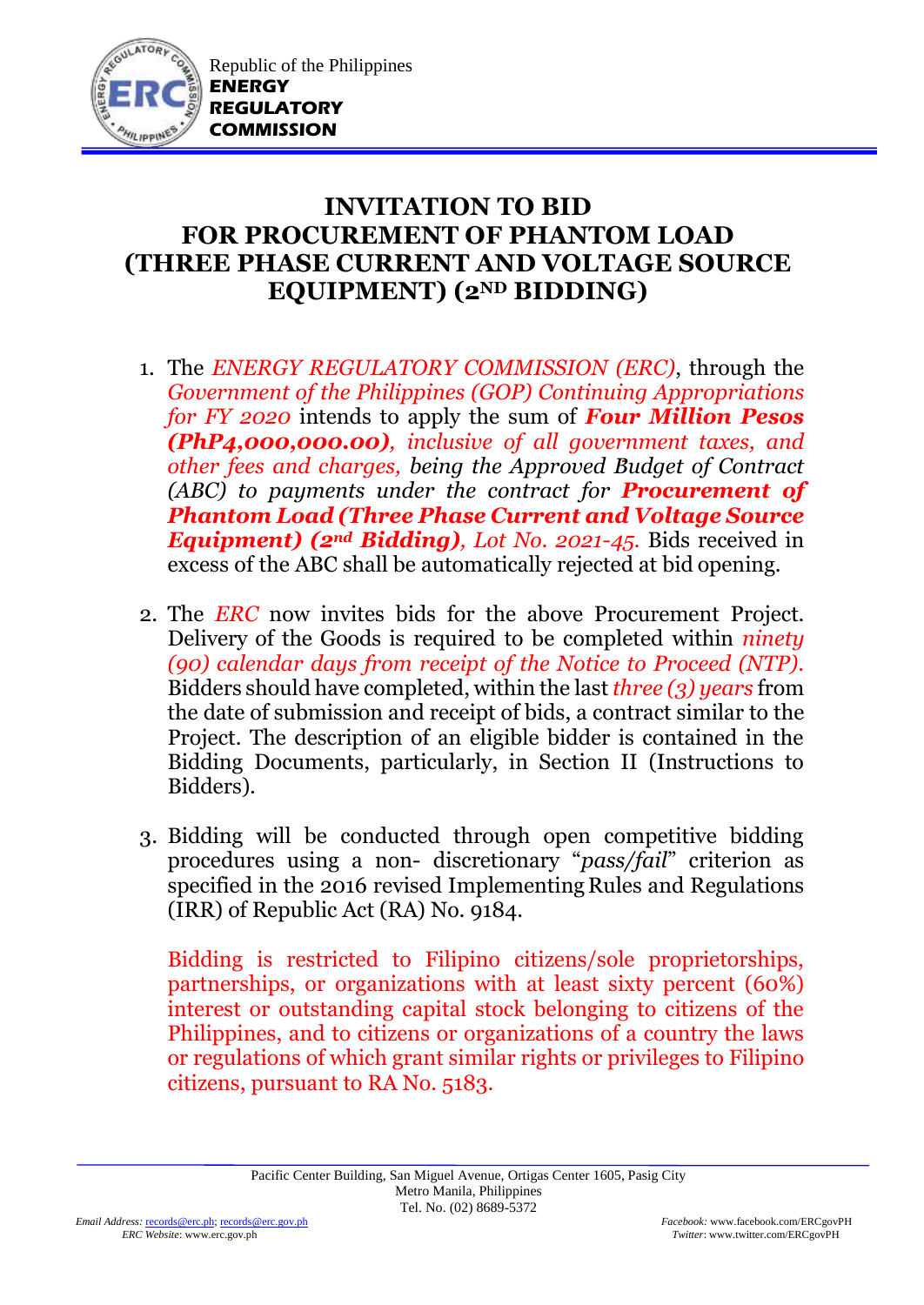- 4. Prospective Bidders may obtain further information from *ERC BAC Secretariat* and inspect the Bidding Documents at the address given below during *Monday to Friday, 9:00 A.M. to 4:00 P.M*.
- 5. A complete set of Bidding Documents may be acquired by interested Bidders on *30 June 2021* from the given address and website(s) below *and upon payment of the applicable fee for the Bidding Documents, pursuant to the latest Guidelines issued by the GPPB, in the amount of Five Thousand Pesos (PhP5,000.00)***.** The Procuring Entity shall allow the bidder to present its proof of payment for the fees *in person.*
- 6. The *ERC BAC* will hold a Pre-Bid Conference, which shall be open to prospective bidders,<sup>1</sup> on *09 July 2021, 09:00 A.M. through videoconferencing via MS Teams, which can be accessed through:*

[https://teams.microsoft.com/l/meetup](https://teams.microsoft.com/l/meetup-join/19%3ameeting_OTliODc3NzMtMjlmMC00NWY0LWFiMGMtY2I2NWVjNmQyZjNh%40thread.v2/0?context=%7b%22Tid%22%3a%2234a3c75d-10fe-482b-9220-04df09540e89%22%2c%22Oid%22%3a%225f074c63-51dc-4812-9356-3479a48fb753%22%7d)[join/19%3ameeting\\_OTliODc3NzMtMjlmMC00NWY0LWFiMGMt](https://teams.microsoft.com/l/meetup-join/19%3ameeting_OTliODc3NzMtMjlmMC00NWY0LWFiMGMtY2I2NWVjNmQyZjNh%40thread.v2/0?context=%7b%22Tid%22%3a%2234a3c75d-10fe-482b-9220-04df09540e89%22%2c%22Oid%22%3a%225f074c63-51dc-4812-9356-3479a48fb753%22%7d) [Y2I2NWVjNmQyZjNh%40thread.v2/0?context=%7b%22Tid%22%](https://teams.microsoft.com/l/meetup-join/19%3ameeting_OTliODc3NzMtMjlmMC00NWY0LWFiMGMtY2I2NWVjNmQyZjNh%40thread.v2/0?context=%7b%22Tid%22%3a%2234a3c75d-10fe-482b-9220-04df09540e89%22%2c%22Oid%22%3a%225f074c63-51dc-4812-9356-3479a48fb753%22%7d) [3a%2234a3c75d-10fe-482b-9220-](https://teams.microsoft.com/l/meetup-join/19%3ameeting_OTliODc3NzMtMjlmMC00NWY0LWFiMGMtY2I2NWVjNmQyZjNh%40thread.v2/0?context=%7b%22Tid%22%3a%2234a3c75d-10fe-482b-9220-04df09540e89%22%2c%22Oid%22%3a%225f074c63-51dc-4812-9356-3479a48fb753%22%7d) [04df09540e89%22%2c%22Oid%22%3a%225f074c63-51dc-4812-](https://teams.microsoft.com/l/meetup-join/19%3ameeting_OTliODc3NzMtMjlmMC00NWY0LWFiMGMtY2I2NWVjNmQyZjNh%40thread.v2/0?context=%7b%22Tid%22%3a%2234a3c75d-10fe-482b-9220-04df09540e89%22%2c%22Oid%22%3a%225f074c63-51dc-4812-9356-3479a48fb753%22%7d) [9356-3479a48fb753%22%7d](https://teams.microsoft.com/l/meetup-join/19%3ameeting_OTliODc3NzMtMjlmMC00NWY0LWFiMGMtY2I2NWVjNmQyZjNh%40thread.v2/0?context=%7b%22Tid%22%3a%2234a3c75d-10fe-482b-9220-04df09540e89%22%2c%22Oid%22%3a%225f074c63-51dc-4812-9356-3479a48fb753%22%7d)

- 7. Bids must be duly received by the BAC Secretariat through manual submission at the office address indicated below on or before *23 July 2021, 12:00 P.M.* Late bids shall not be accepted. Bidders are requested to submit one (1) original and one (1) copy of their bids. Bidders are likewise requested to bring the originals of the documents submitted and present the same for comparison during the bid opening.
- 8. All Bids must be accompanied by a bid security in any of the acceptable forms and in the amount stated in **ITB** Clause 14.
- 9. Bid opening shall be on *23 July 2021, 01:00 P.M.* at the given address below. Bids will be opened in the presence of the bidders' representatives who choose to attend the activity.

1

<sup>1</sup> May be deleted in case the ABC is less than One Million Pesos (PhP1,000,000) where the Procuring Entity may not hold a Pre-Bid Conference.